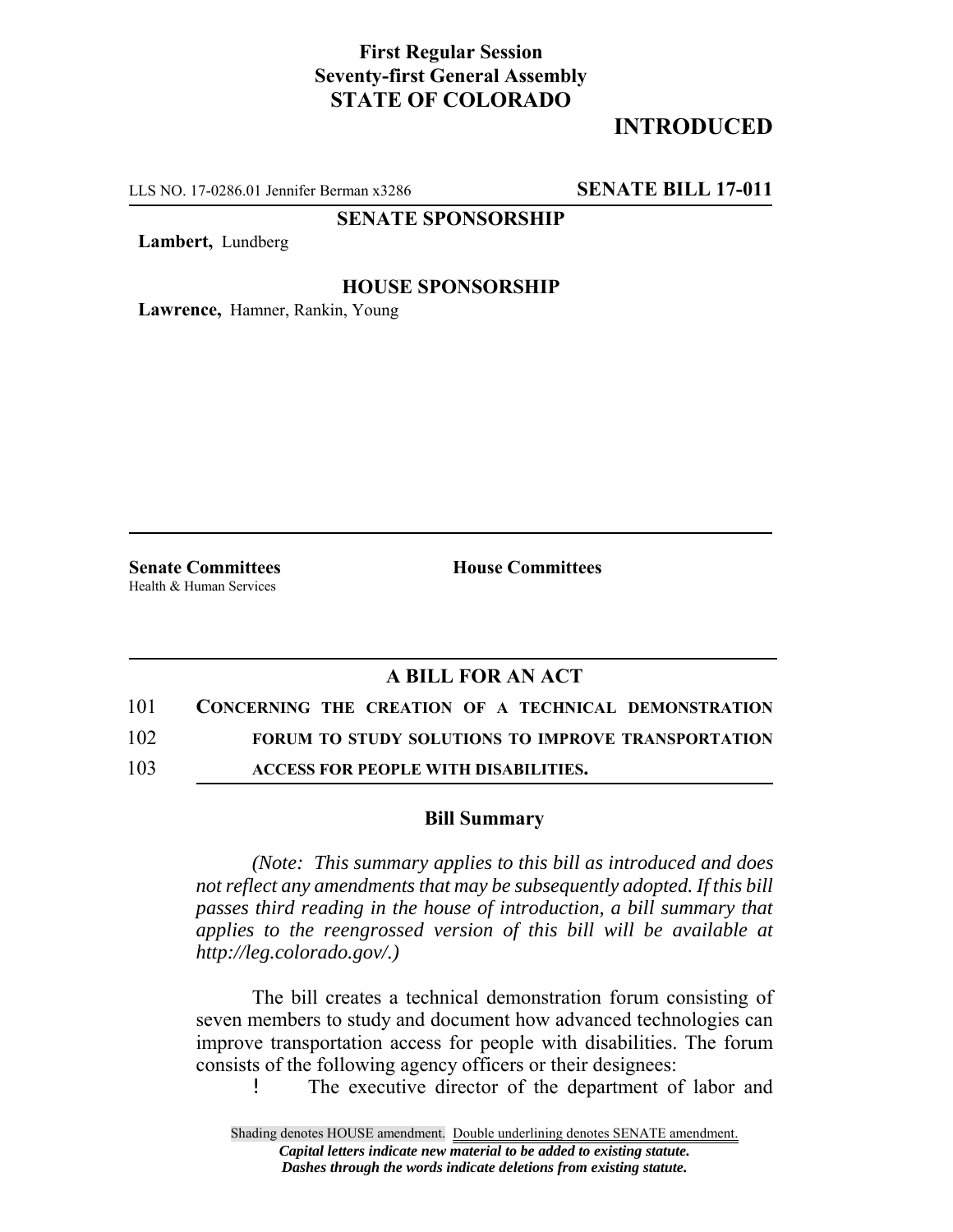employment, who serves as chair of the forum;

- ! The executive director of the department of health care policy and financing, who serves as vice-chair of the forum;
- ! The director of the public utilities commission;
- ! The chief information officer of the office of information technology;
- ! The executive director of the department of human services;
- ! The director of the division of veterans affairs; and
- ! The superintendent of the Colorado school for the deaf and the blind.

To demonstrate the transportation access needs of people with disabilities in both urban and rural areas of the state, the forum is directed to study the transportation access needs of people with disabilities in El Paso and Teller counties and explore technological and transportation business solutions that could increase transportation access for people with disabilities in those areas. The forum may recommend that the executive director of the department of labor and employment enter into a contract with a technology developer or transportation business to conduct one or more pilot projects in El Paso County, Teller County, or both counties to demonstrate the efficacy of a certain technology or transportation business product to improve transportation access for people with disabilities.

On or before December 31, 2017, the forum is required to publish a report of its research and findings, including the results of any pilot projects and any legislative recommendations developed, and to furnish copies of the report to the governor, members of the general assembly's majority and minority leadership, and the members of the joint budget committee.

The forum and its responsibilities are repealed, effective July 1, 2018.

|   | Be it enacted by the General Assembly of the State of Colorado:         |
|---|-------------------------------------------------------------------------|
| 2 | <b>SECTION 1.</b> In Colorado Revised Statutes, add article 86 to title |
| 3 | 8 as follows:                                                           |
| 4 | <b>ARTICLE 86</b>                                                       |
| 5 | <b>Study of Transportation Access</b>                                   |
| 6 | for People with Disabilities                                            |
| 7 | <b>8-86-101. Legislative declaration.</b> (1) THE GENERAL ASSEMBLY      |
|   |                                                                         |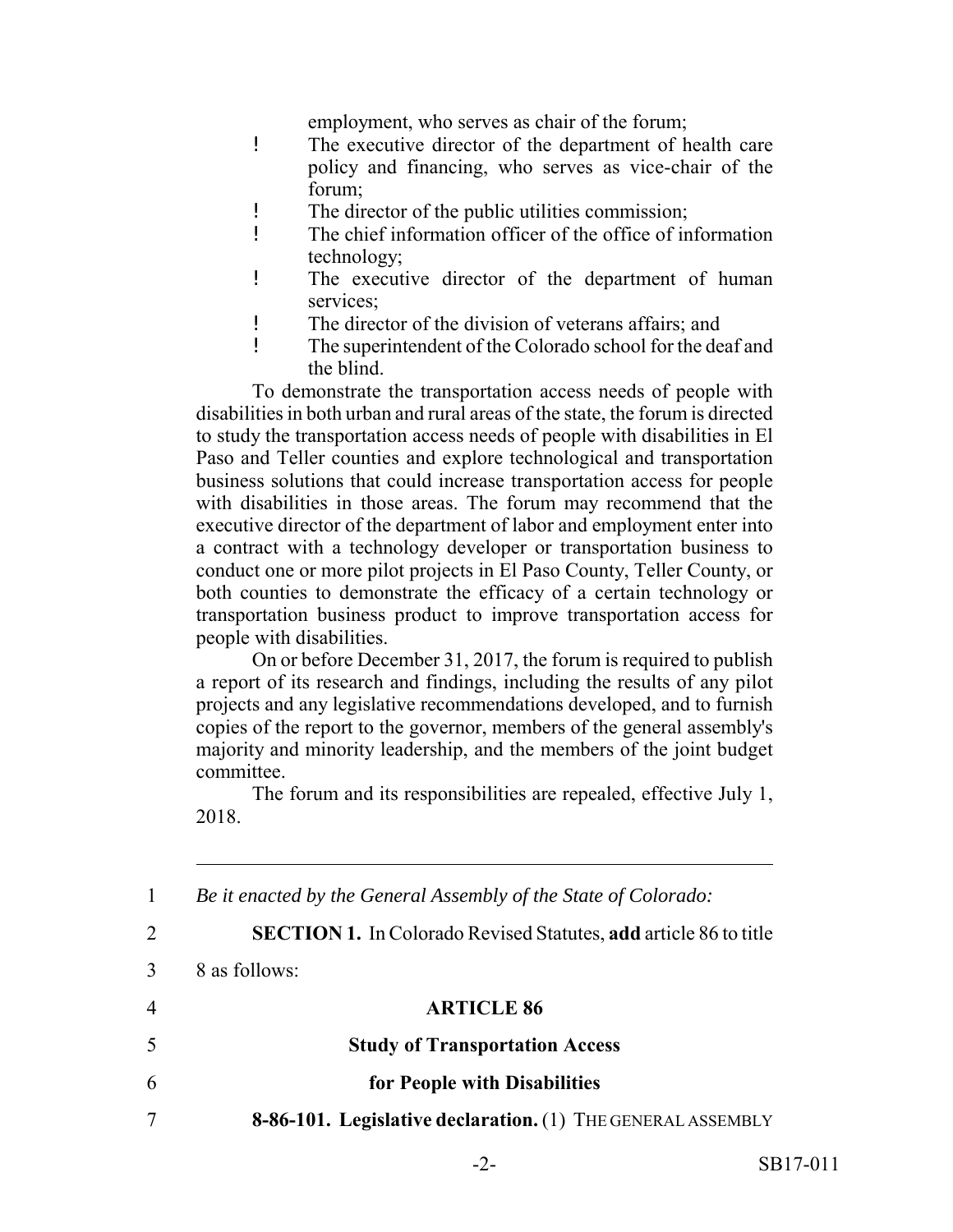HEREBY FINDS AND DETERMINES THAT:

 (a) ACCORDING TO UNITED STATES CENSUS BUREAU STATISTICS FROM 2009, ONLY THIRTY-EIGHT PERCENT OF PEOPLE WITH DISABILITIES AGED SIXTEEN TO SIXTY-FOUR WERE EMPLOYED, COMPARED TO SEVENTY-TWO PERCENT OF PEOPLE WITHOUT DISABILITIES AGED SIXTEEN TO SIXTY-FOUR WHO WERE EMPLOYED;

 (b) INCREASINGLY, JOBS ARE GEOGRAPHICALLY DISPERSED. IN A 8 STUDY CITED BY THE LEADERSHIP CONFERENCE EDUCATION FUND IN 2011, RESEARCHERS FOUND THAT, IN THE NINETY-EIGHT LARGEST METROPOLITAN AREAS IN THE UNITED STATES, FORTY-FIVE PERCENT OF ALL JOBS WERE LOCATED MORE THAN TEN MILES FROM THE URBAN CENTER OF THE METROPOLITAN AREA.

 (c) ACCORDING TO A 2010 HARRIS POLL STUDY CONDUCTED BY THE NATIONAL ORGANIZATION ON DISABILITY, PEOPLE WITH DISABILITIES ARE THREE TIMES MORE LIKELY TO DEPEND ON PUBLIC TRANSIT THAN 16 PEOPLE WITHOUT DISABILITIES.;

 (d) HOWEVER, EXISTING PUBLIC TRANSIT IN THE UNITED STATES DOES NOT PROVIDE ADEQUATE ACCESS TO GEOGRAPHICALLY DISPERSED JOBS. ACCORDING TO A 2016 REPORT BY THE NATIONAL CONFERENCE OF STATE LEGISLATURES ON WORKFORCE DEVELOPMENT FOR PEOPLE WITH DISABILITIES, FORTY PERCENT OF RURAL AREAS IN THE UNITED STATES LACK ANY ACCESS TO PUBLIC TRANSIT. IN A 2011 STUDY BY THE BROOKINGS INSTITUTION, RESEARCHERS FOUND THAT EVEN IF PEOPLE 24 HAVE ACCESS TO PUBLIC TRANSIT, THEY WOULD, ON AVERAGE, ONLY BE ABLE TO REACH FORTY PERCENT OF THE JOB SITES IN THEIR METROPOLITAN AREA WITHIN NINETY MINUTES.

(e) IN CONTRAST, VEHICLE OWNERSHIP SIGNIFICANTLY INCREASES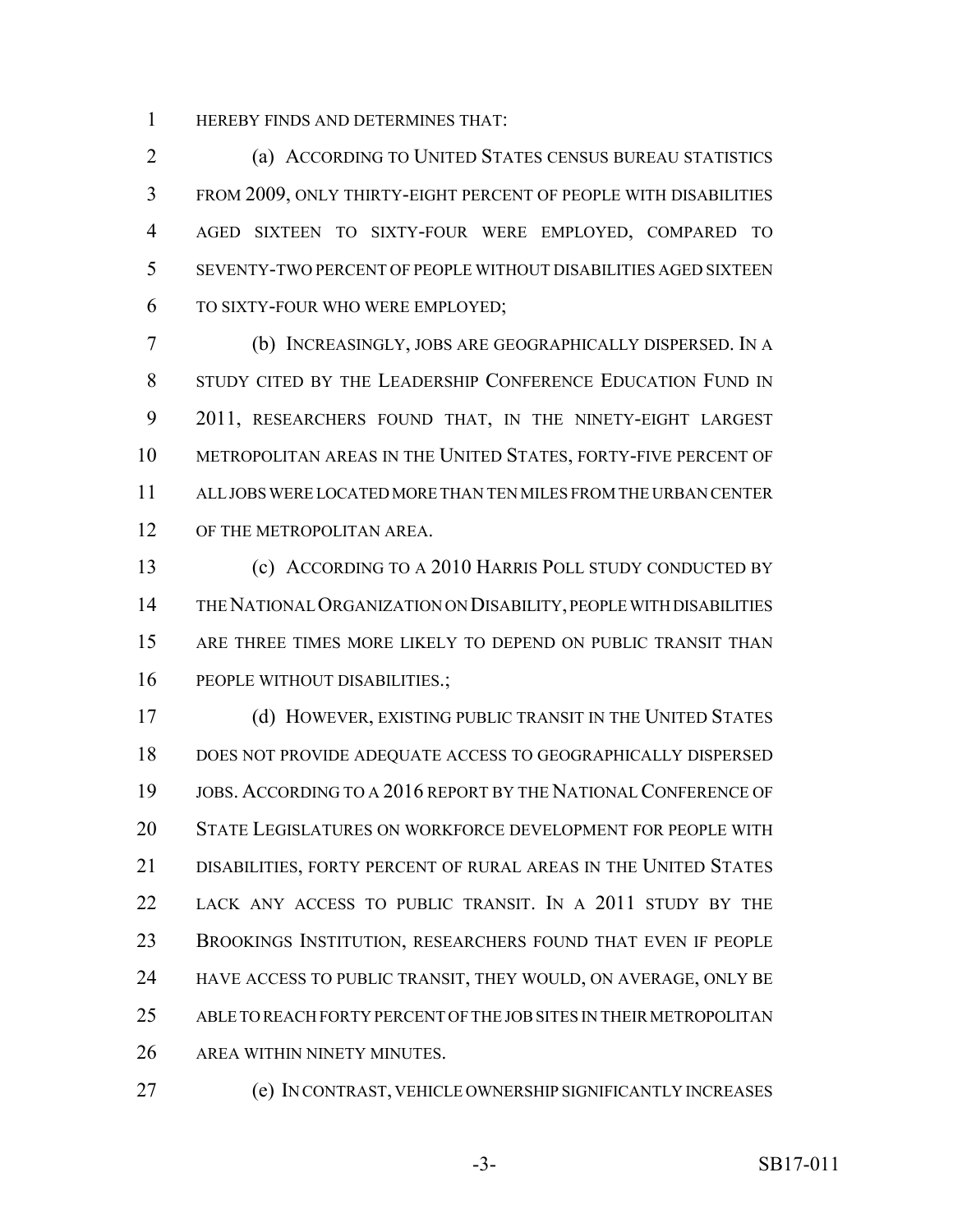A PERSON'S ACCESS TO JOB SITES. IN A PORTLAND STUDY CITED BY THE INDEPENDENCE INSTITUTE IN 2006, RESEARCHERS FOUND THAT IF A PERSON DID NOT HAVE A HIGH SCHOOL DIPLOMA BUT OWNED A VEHICLE, THAT PERSON WAS EIGHTY PERCENT MORE LIKELY TO HAVE A JOB THAN A SIMILARLY SITUATED PERSON WHO DID NOT OWN A VEHICLE. THE RESEARCHERS CONCLUDED THAT VEHICLE OWNERSHIP WAS MORE HELPFUL THAN OBTAINING A HIGH SCHOOL GENERAL EQUIVALENCY DEGREE IN GETTING A JOB.

 (f) FOR SOME PEOPLE WITH DISABILITIES, HOWEVER, DRIVING A VEHICLE IS NOT AN OPTION, AND THEY MUST RELY ON PUBLIC TRANSIT AND OTHER FORMS OF FIXED-ROUTE TRANSPORTATION SERVICES TO ACCESS WORK, MEDICAL APPOINTMENTS, VETERANS' SERVICES, OR OTHER SERVICES OR ACTIVITIES OF DAILY LIVING OUTSIDE THE HOME. FIXED-ROUTE TRANSPORTATION SERVICES MIGHT NOT PROVIDE THE GEOGRAPHIC AND TIME FLEXIBILITY THAT A PERSON WITH DISABILITIES NEEDS TO ACCESS JOBS, MEDICAL OR VETERANS' SERVICES, OR OTHER SERVICES OR ACTIVITIES OF DAILY LIVING OUTSIDE THE HOME.

 (g) AT THE SAME TIME, ON-CALL TRANSPORTATION SERVICES LIKE TAXICAB AND TRANSPORTATION NETWORK COMPANY SERVICES MIGHT BE TOO EXPENSIVE FOR A PERSON WITH A DISABILITY TO RELY ON FOR HIS OR HER DAILY TRANSPORTATION NEEDS, AND A GIVEN AREA'S TRANSPORTATION SERVICES COMPANIES MIGHT NOT HAVE ENOUGH VEHICLES IN THEIR FLEET THAT ARE EQUIPPED TO TRANSPORT MOBILITY EQUIPMENT.ACCORDING TO A 2002 SURVEY OF PEOPLE WITH DISABILITIES CONDUCTED BY THE BUREAU OF TRANSPORTATION STATISTICS WITHIN THE FEDERAL DEPARTMENT OF TRANSPORTATION, MORE THAN TWENTY-TWO PERCENT OF RESPONDENTS INDICATED THAT THEY NEEDED SPECIALIZED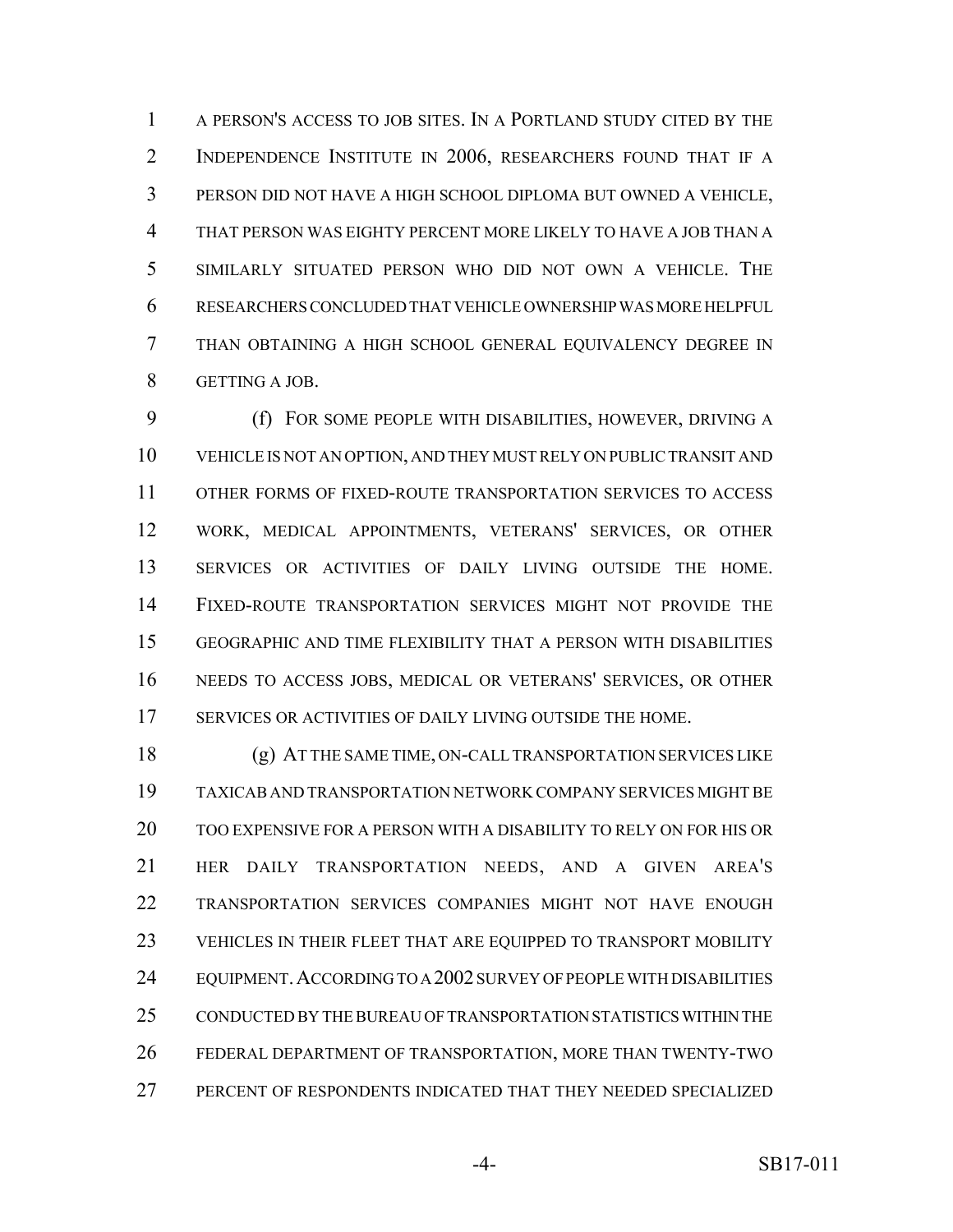ASSISTANCE OR EQUIPMENT TO TRAVEL OUTSIDE OF THEIR HOMES, AND 2 MORE THAN TWELVE PERCENT OF RESPONDENTS INDICATED THEY HAD DIFFICULTY GETTING THE TRANSPORTATION THEY NEED.

 (h) ADVANCED PERSONALIZED SOFTWARE AND OTHER TECHNOLOGY COULD HELP INCREASE ACCESS FOR PEOPLE WITH DISABILITIES TO SUCH ON-CALL TRANSPORTATION SERVICES BY SPECIFICALLY TARGETING THE TECHNOLOGY NEEDS OF PEOPLE WITH DISABILITIES.

 (2) THEREFORE, THE GENERAL ASSEMBLY DECLARES THAT IT IS 10 IMPORTANT TO STUDY:

 (a) THE TRANSPORTATION NEEDS OF PEOPLE WITH DISABILITIES IN COLORADO AND THE DEGREE TO WHICH THOSE NEEDS ARE CURRENTLY BEING MET;

 (b) EXISTING AND POTENTIAL BUSINESS AND TECHNOLOGICAL SOLUTIONS THAT COULD IMPROVE TRANSPORTATION ACCESS FOR PEOPLE WITH DISABILITIES AND HOW THOSE SOLUTIONS MIGHT BEST BE IMPLEMENTED IN COLORADO;

 (c) WHAT LEGAL OR OTHER BARRIERS, IF ANY, MIGHT HINDER IMPLEMENTATION OF THE POSSIBLE BUSINESS AND TECHNOLOGICAL SOLUTIONS AND HOW THOSE BARRIERS COULD BE REMOVED TO BETTER MEET THE TRANSPORTATION NEEDS OF PEOPLE WITH DISABILITIES; AND

22 (d) WHAT EXISTING FUNDING SOURCES, IF ANY, COULD BE LEVERAGED TO IMPROVE TRANSPORTATION ACCESS FOR PEOPLE WITH DISABILITIES.

 **8-86-102. Definitions.** AS USED IN THIS ARTICLE 86, UNLESS THE CONTEXT OTHERWISE REQUIRES:

(1) "AREA AGENCY ON AGING" HAS THE SAME MEANING AS SET

-5- SB17-011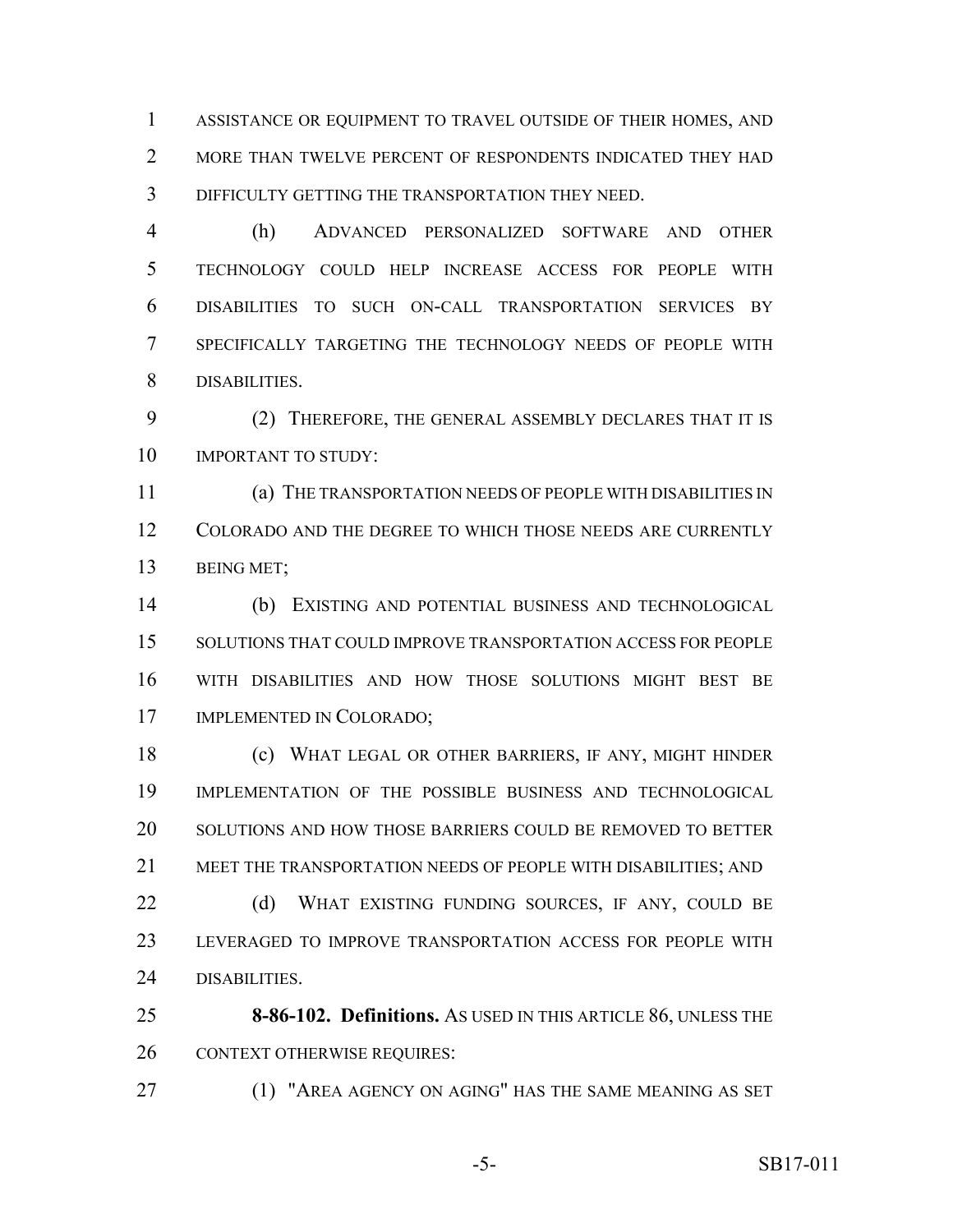FORTH IN SECTION 26-11-201 (2).

 (2) "CROSS-DISABILITY SERVICES" MEANS SERVICES PROVIDED FOR INDIVIDUALS REPRESENTING A RANGE OF DISABILITIES.

 (3) "DEPARTMENT" MEANS THE DEPARTMENT OF LABOR AND EMPLOYMENT.

 (4) "DISABILITY" MEANS A PHYSICAL OR MENTAL IMPAIRMENT OR CHRONIC MEDICAL CONDITION THAT SUBSTANTIALLY LIMITS ONE OR MORE OF AN INDIVIDUAL'S MAJOR LIFE ACTIVITIES.

 (5) "INDEPENDENT LIVING CENTER" HAS THE SAME MEANING SET FORTH IN SECTION 8-85-102 (5).

 (6) "INDEPENDENT LIVING SERVICES" HAS THE SAME MEANING SET FORTH IN SECTION 8-85-102 (7).

 (7) "PEOPLE SERVICE TRANSPORTATION" HAS THE SAME MEANING 14 SET FORTH IN SECTION 40-1.1-102 (5).

 (8) "TAXICAB SERVICE" HAS THE SAME MEANING SET FORTH IN SECTION 40-10.1-101 (19).

 (9) "TRANSPORTATION NETWORK COMPANY" HAS THE SAME MEANING SET FORTH IN SECTION 40-10.1-602 (3).

 **8-86-103. Forum to study transportation access needs of people with disabilities - creation - membership.** (1) THERE IS HEREBY CREATED A TECHNICAL DEMONSTRATION FORUM, REFERRED TO IN THIS ARTICLE 86 AS THE "FORUM", TO STUDY AND DOCUMENT HOW ADVANCED TECHNOLOGIES CAN IMPROVE TRANSPORTATION ACCESS FOR PEOPLE WITH DISABILITIES.

25 (2) (a) THE FORUM CONSISTS OF THE FOLLOWING SEVEN MEMBERS REPRESENTING GOVERNMENT INTERESTS:

(I) THE EXECUTIVE DIRECTOR OF THE DEPARTMENT OR THE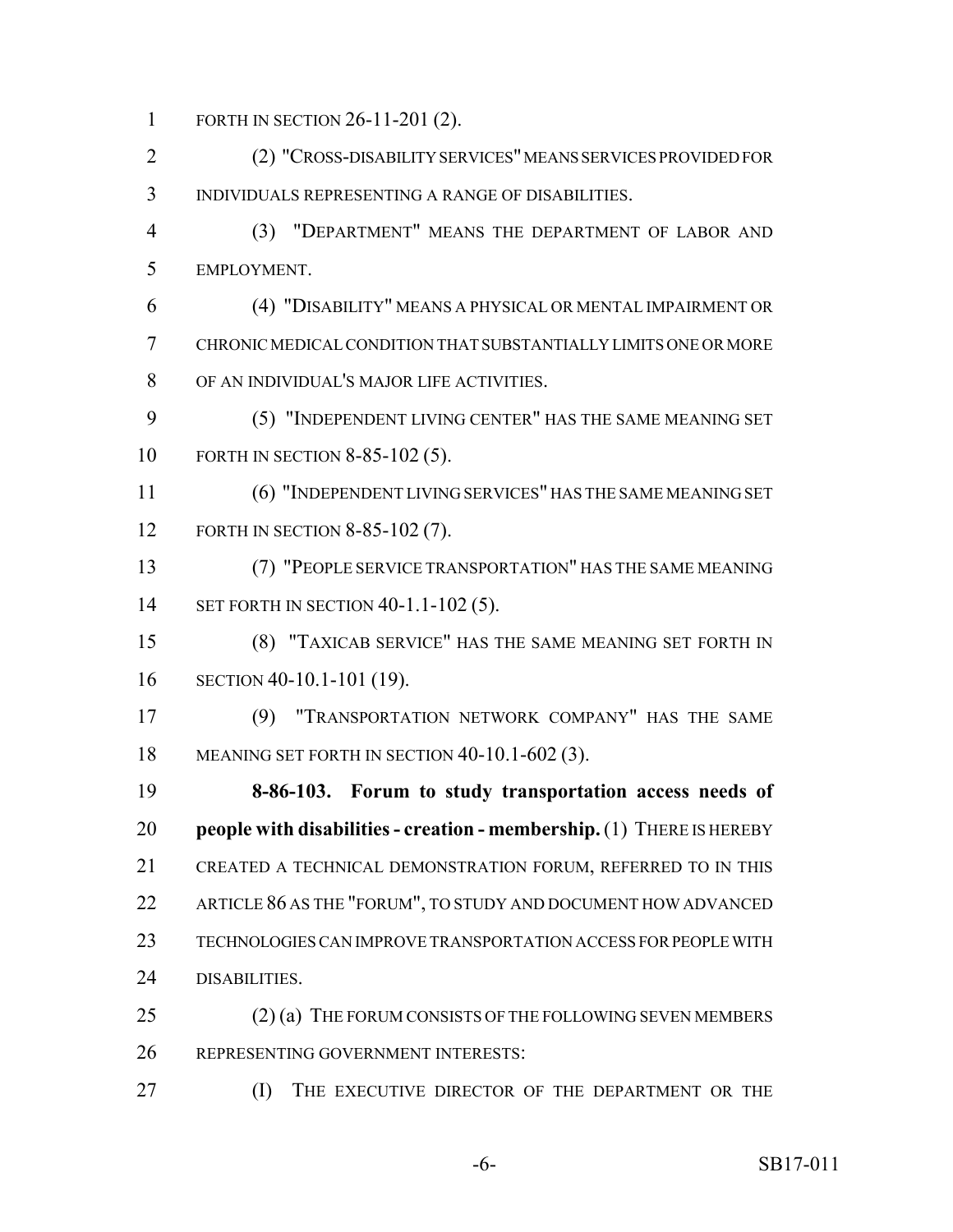EXECUTIVE DIRECTOR'S DESIGNEE, WHO SHALL SERVE AS CHAIR OF THE FORUM;

 (II) THE EXECUTIVE DIRECTOR OF THE DEPARTMENT OF HEALTH CARE POLICY AND FINANCING OR THE EXECUTIVE DIRECTOR'S DESIGNEE, WHO SHALL SERVE AS VICE-CHAIR OF THE FORUM;

 (III) THE DIRECTOR OF THE PUBLIC UTILITIES COMMISSION OR THE DIRECTOR'S DESIGNEE;

 (IV) THE CHIEF INFORMATION OFFICER IN THE OFFICE OF INFORMATION TECHNOLOGY OR THE CHIEF INFORMATION OFFICER'S DESIGNEE;

**(V)** THE EXECUTIVE DIRECTOR OF THE DEPARTMENT OF HUMAN 12 SERVICES OR THE EXECUTIVE DIRECTOR'S DESIGNEE;

 (VI) THE DIRECTOR OF THE DIVISION OF VETERANS AFFAIRS OR THE DIRECTOR'S DESIGNEE; AND

15 (VII) THE SUPERINTENDENT OF THE COLORADO SCHOOL FOR THE DEAF AND THE BLIND OR THE SUPERINTENDENT'S DESIGNEE.

 (b) THE FORUM SHALL INVITE REPRESENTATIVES OF VARIOUS INTERESTED GROUPS TO PRESENT ON THE ISSUES TO BE STUDIED PURSUANT TO SECTION 8-86-104, INCLUDING REPRESENTATIVES OF THE FOLLOWING GROUPS:

21 (I) REPRESENTATIVES OF FOR-PROFIT AND NOT-FOR-PROFIT ORGANIZATIONS PROVIDING CROSS-DISABILITY SERVICES FOR PEOPLE WITH DISABILITIES, INCLUDING REPRESENTATIVES OF COMMUNITY-CENTERED 24 BOARDS DESIGNATED PURSUANT TO SECTION 25.5-10-209;

 (II) INDIVIDUALS WITH DISABILITIES, INCLUDING THOSE WHO RECEIVE INDEPENDENT LIVING SERVICES FROM AN INDEPENDENT LIVING CENTER;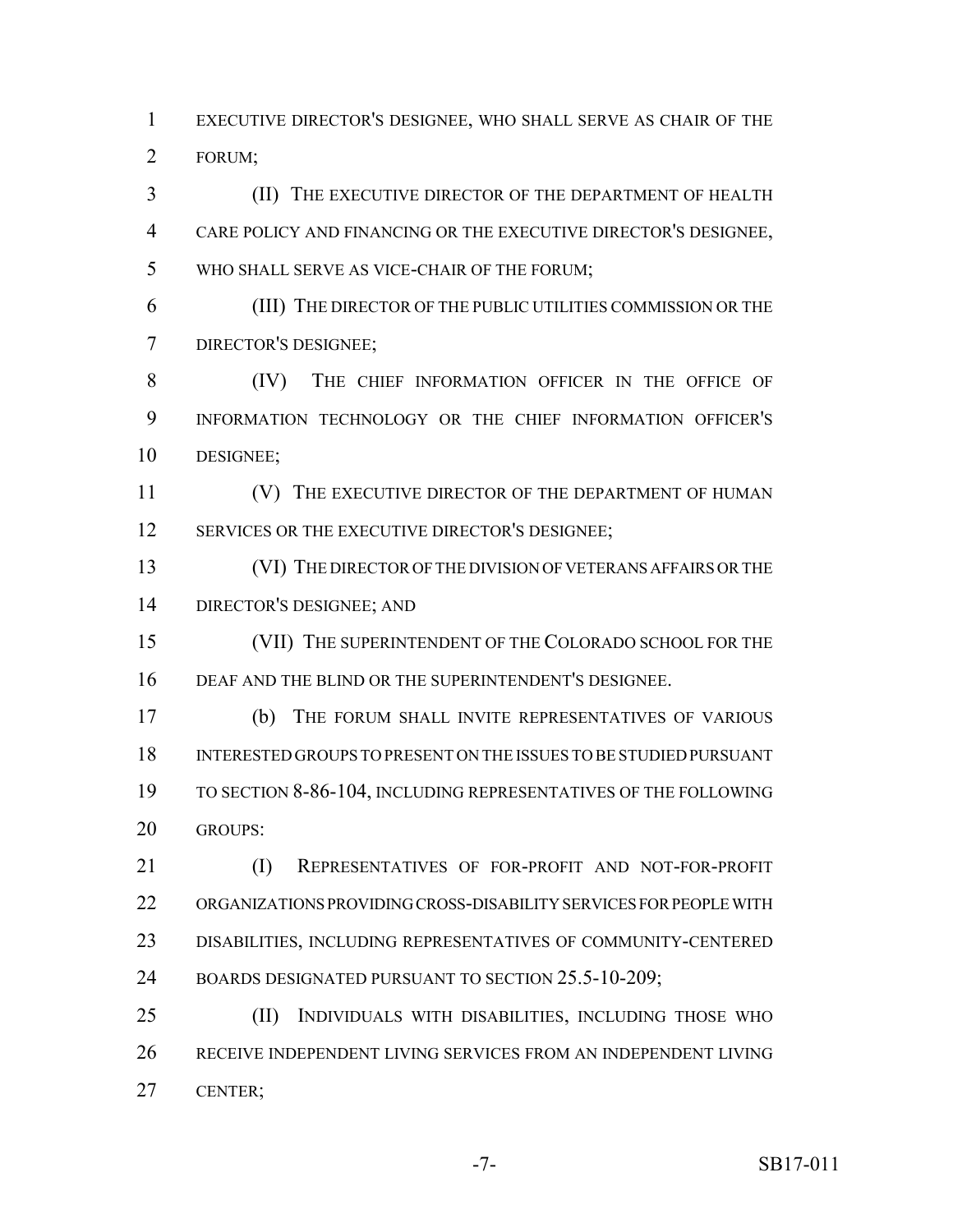(III) REPRESENTATIVES OF TRANSPORTATION NETWORK COMPANIES;

 (IV) REPRESENTATIVES OF TAXICAB SERVICES, PREFERABLY THOSE WHO REPRESENT A TAXICAB SERVICE THAT OFFERS OR IS IN THE PROCESS OF DEVELOPING A NETWORK PLATFORM THAT ALLOWS CUSTOMERS TO REQUEST ON-DEMAND RIDES THROUGH USE OF A MOBILE PHONE APPLICATION;

8 (V) REPRESENTATIVES OF THE STATEWIDE INDEPENDENT LIVING COUNCIL, CREATED PURSUANT TO THE FEDERAL "REHABILITATION ACT OF 1973", AS AMENDED, 29 U.S.C. SEC. 701 ET SEQ.;

 (VI) REPRESENTATIVES OF THE STATE REHABILITATION COUNCIL 12 IN THE DEPARTMENT;

(VII) REPRESENTATIVES OF COUNTY SOCIAL SERVICE AGENCIES;

(VIII) REPRESENTATIVES OF AREA AGENCIES ON AGING;

 (IX) REPRESENTATIVES OF ORGANIZATIONS PROVIDING PEOPLE SERVICE TRANSPORTATION TO PEOPLE WITH DISABILITIES; AND

 (X) REPRESENTATIVES OF COMPANIES THAT DEVELOP TECHNOLOGICAL PRODUCTS AND APPLICATIONS RELATED TO TRANSPORTATION ACCESS FOR PEOPLE WITH DISABILITIES.

20 (3) (a) THE FORUM SHALL MEET AT THE CALL OF THE CHAIR AS MANY TIMES AS THE CHAIR DEEMS NECESSARY.

 (b) THE FIRST MEETING OF THE FORUM MUST TAKE PLACE ON OR BEFORE JULY 1, 2017.

 (c) IF PRACTICABLE AND AT THE DISCRETION OF THE CHAIR, A FORUM MEMBER MAY ATTEND A MEETING OF THE FORUM REMOTELY VIA TWO-WAY TELECONFERENCING OR VIDEO CONFERENCING.

27 (d) AT THE DISCRETION OF THE CHAIR, THE FORUM MAY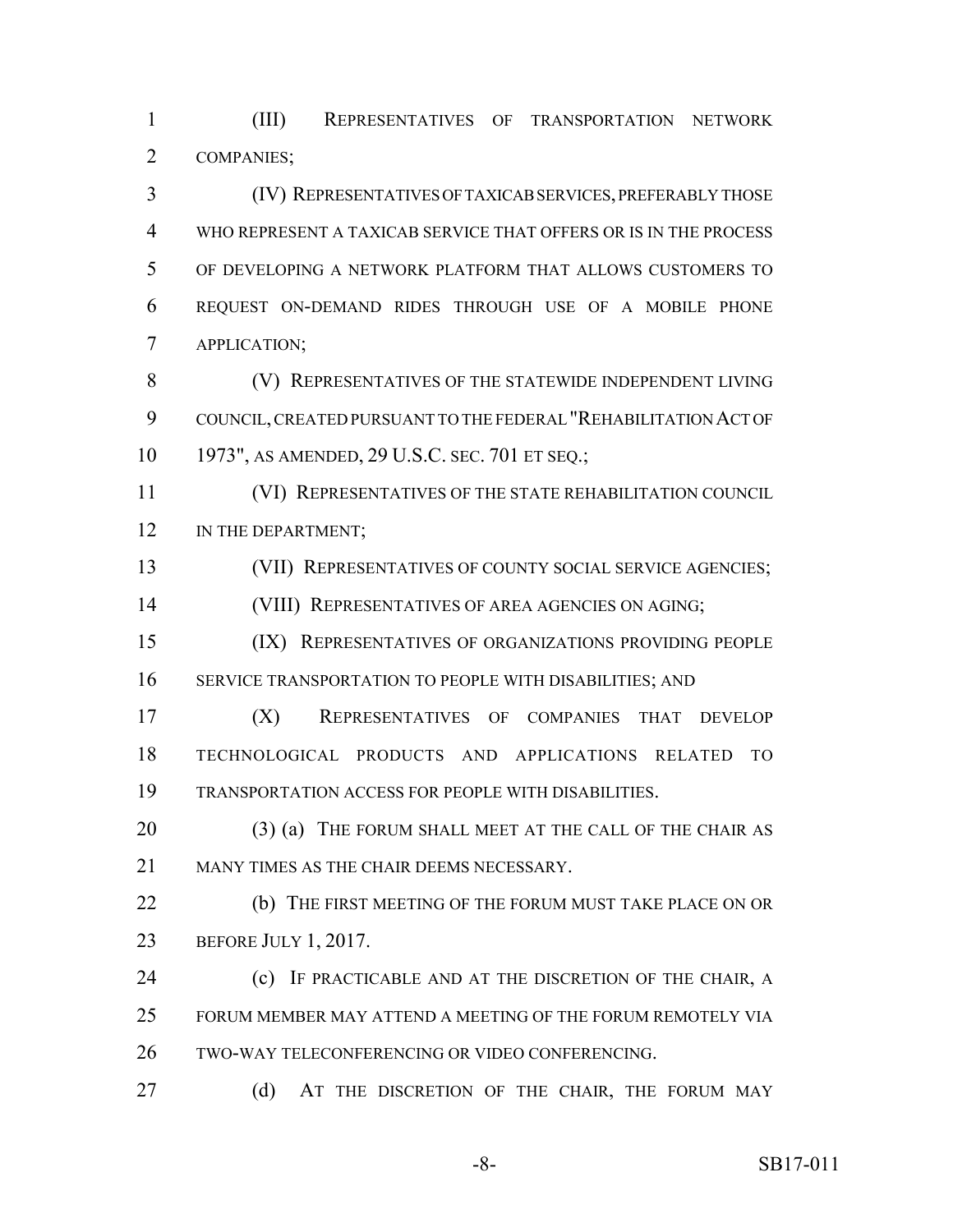DESIGNATE ONE OR MORE SUBCOMMITTEES FROM AMONG ITS MEMBERS TO PERFORM ANY OF THE DUTIES OF THE FORUM SET FORTH IN SECTION 8-86-104.

 (4) THE FORUM MAY HOLD ITS MEETINGS AT AN INDEPENDENT LIVING CENTER IN OR NEAR EL PASO OR TELLER COUNTIES.

 **8-86-104. Duties of forum - recommendations.** (1) THE DUTIES OF THE FORUM ARE TO:

8 (a) STUDY THE UNIQUE NEEDS OF, ISSUES SURROUNDING, AND OBSTACLES FACING, PEOPLE WITH DISABILITIES CONCERNING ACCESS TO TRANSPORTATION;

 (b) IN ORDER TO DEMONSTRATE THE SPECIFIC TRANSPORTATION ACCESS NEEDS OF PEOPLE WITH DISABILITIES IN BOTH URBAN AND RURAL AREAS OF THE STATE, REVIEW THE DEGREE TO WHICH THE TRANSPORTATION NEEDS OF PEOPLE WITH DISABILITIES ARE BEING MET IN EL PASO AND TELLER COUNTIES;

 (c) DETERMINE THE AVAILABILITY OF TECHNOLOGY AND TRANSPORTATION BUSINESS OPTIONS IN VARIOUS GEOGRAPHIC AREAS OF THE STATE, INCLUDING EL PASO AND TELLER COUNTIES, THAT ARE SPECIFICALLY TAILORED TO PROVIDE TRANSPORTATION ACCESS TO PEOPLE WITH DISABILITIES;

21 (d) EXPLORE TECHNOLOGICAL AND TRANSPORTATION BUSINESS SOLUTIONS THAT COULD INCREASE TRANSPORTATION ACCESS FOR PEOPLE WITH DISABILITIES;

 (e) DETERMINE WHAT EXISTING FUNDING SOURCES, IF ANY, INCLUDING FEDERAL, STATE, OR LOCAL GOVERNMENT GRANTS OR FOR-PROFIT OR NONPROFIT GRANTS, COULD BE LEVERAGED TO IMPROVE TRANSPORTATION ACCESS FOR PEOPLE WITH DISABILITIES; AND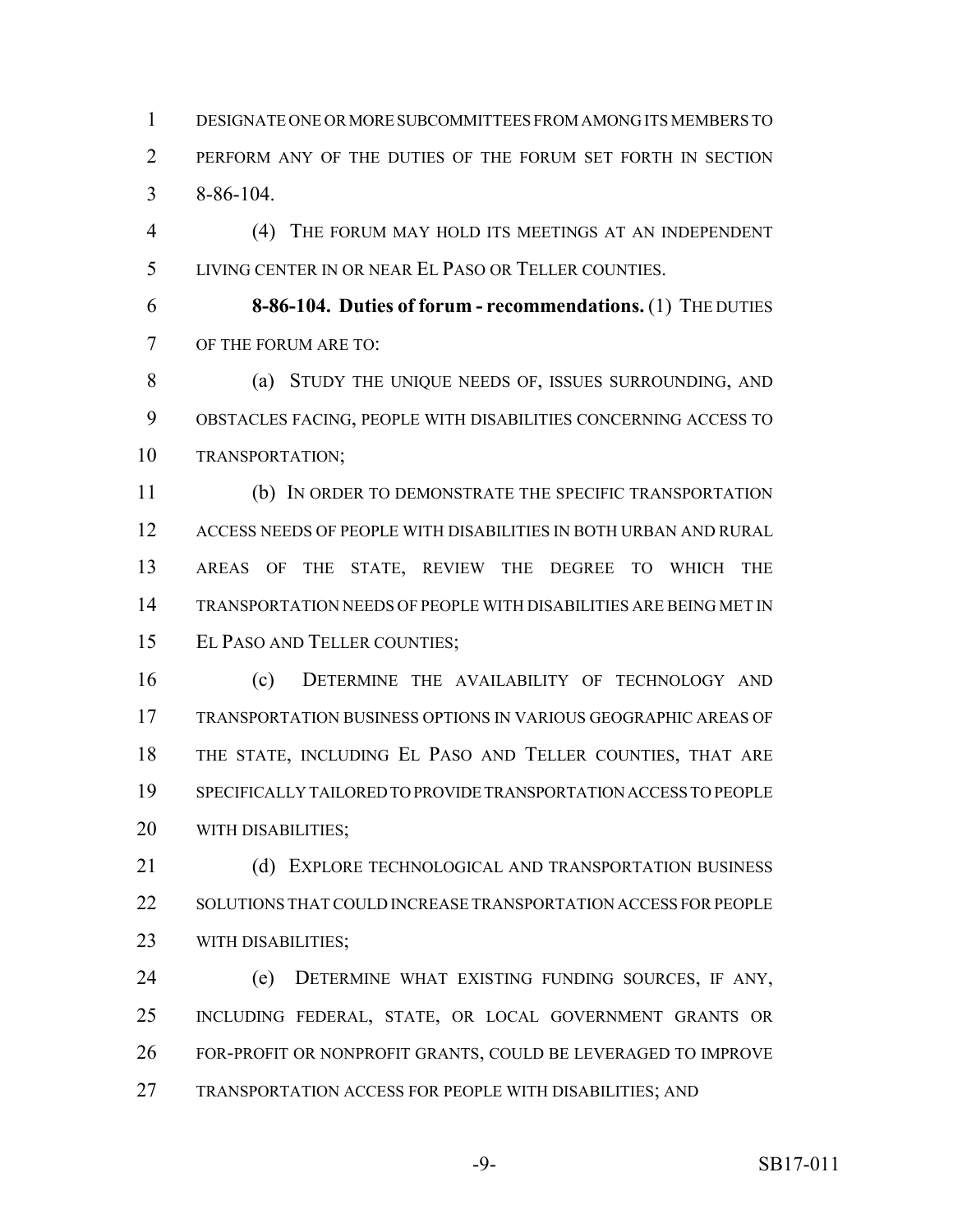(f) AS APPROPRIATE, MAKE LEGISLATIVE RECOMMENDATIONS TO THE GENERAL ASSEMBLY AS PART OF THE FORUM'S REPORTING REQUIREMENTS SET FORTH IN SECTION 8-86-105.

 (2) (a) IF THE FORUM DETERMINES THAT CERTAIN TECHNOLOGICAL OR TRANSPORTATION BUSINESS SOLUTIONS SEEM TO PROVIDE A PROMISING STRATEGY TO INCREASE TRANSPORTATION ACCESS FOR PEOPLE WITH DISABILITIES, THE FORUM MAY RECOMMEND THAT THE EXECUTIVE DIRECTOR OF THE DEPARTMENT ENTER INTO A CONTRACT, IN ACCORDANCE WITH THE COMPETITIVE BIDDING PROCEDURES SET FORTH IN THE "PROCUREMENT CODE", ARTICLES 101 TO 112 OF TITLE 24, WITH A TECHNOLOGY DEVELOPER, TRANSPORTATION NETWORK COMPANY, TAXICAB SERVICE, OR OTHER TECHNOLOGICAL OR TRANSPORTATION BUSINESS SOLUTION PROVIDER TO CONDUCT ONE OR MORE PILOT PROJECTS IN EL PASO COUNTY, TELLER COUNTY, OR BOTH COUNTIES TO DEMONSTRATE THE EFFICACY OF THE TECHNOLOGICAL OR TRANSPORTATION BUSINESS SOLUTION TO IMPROVE TRANSPORTATION ACCESS FOR PEOPLE WITH DISABILITIES WITHIN A SPECIFIC GEOGRAPHIC AREA WHERE SUCH ACCESS IS LACKING.

 (b) ANY PILOT PROJECT CONDUCTED PURSUANT TO SUBSECTION (2)(a) OF THIS SECTION MUST BE COMPLETED BY DECEMBER 1, 2017, SO THAT THE RESULTS OF THE PILOT PROJECT MAY BE REPORTED ON OR BEFORE DECEMBER 31, 2017, IN ACCORDANCE WITH SECTION 8-86-105.

 **8-86-105. Reporting.** ON OR BEFORE DECEMBER 31, 2017, THE FORUM SHALL PUBLISH ON THE DEPARTMENT'S WEBSITE A REPORT OF ITS RESEARCH AND FINDINGS, THE RESULTS OF ANY PILOT PROJECTS CONDUCTED PURSUANT TO SECTION 8-86-104 (2)(a), AND ANY LEGISLATIVE RECOMMENDATIONS DEVELOPED IN ACCORDANCE WITH